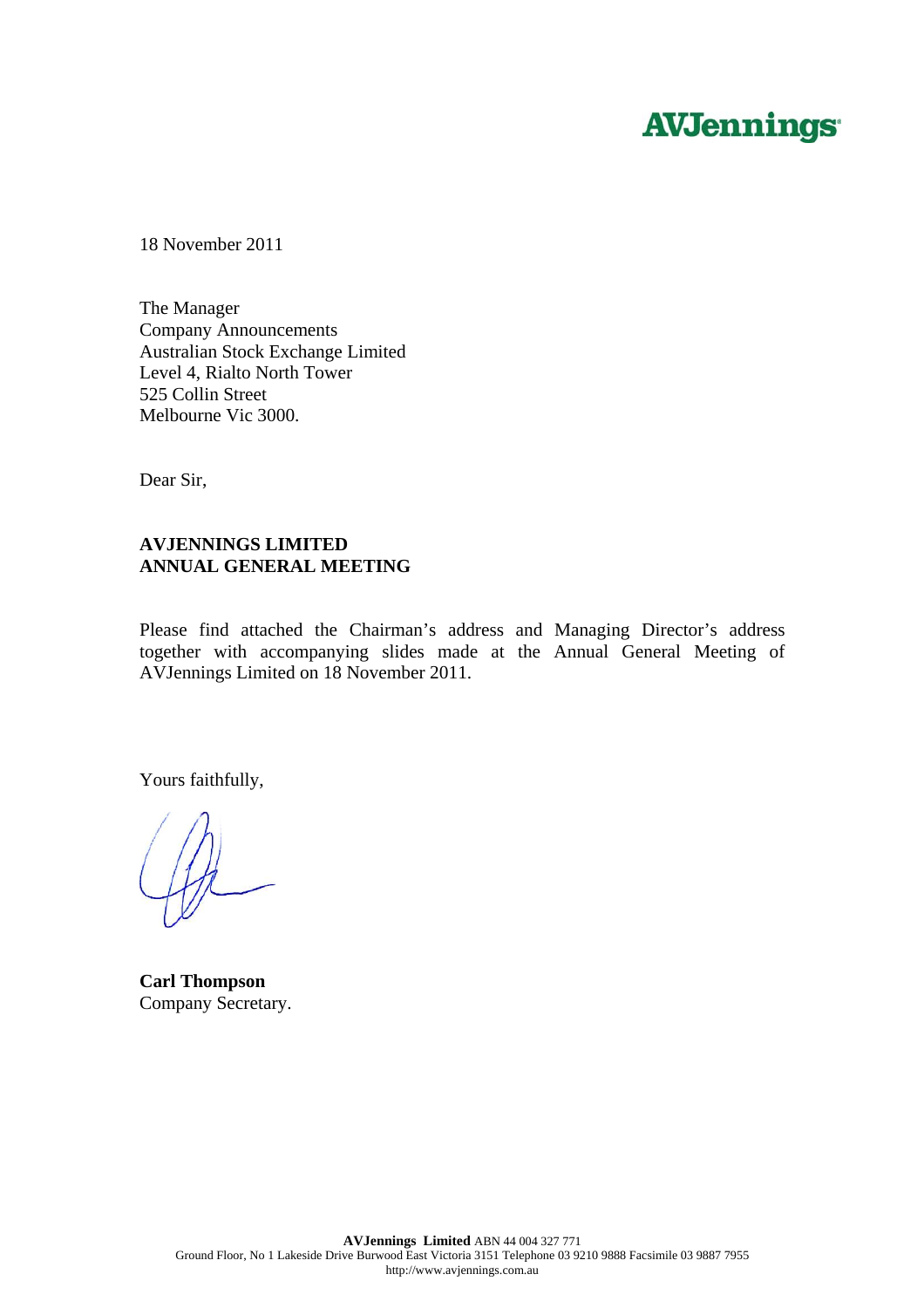#### **AVJennings Limited Annual General Meeting – Friday 18 November 2011 Chairman's Address & Managing Director's Address**

## **SIMON CHEONG, Chairman**

Good morning ladies and gentlemen and welcome to the Annual General Meeting of AVJennings Limited. My name is Simon Cheong and as Chairman of the Board and Chair of the meeting I am delighted to welcome you to this AGM. As there is a quorum present I declare this meeting open.

To start the proceedings I would like to introduce my fellow Directors. They are:

Mr Jerome Rowley – who is an independent Director and Deputy Chairman of the Board Mr Peter Summers – the Company's Managing Director and Chief Executive Officer Mr Bobby Chin – an independent Director Mr Bruce Hayman – an independent Director Mr Herman Hochstadt – an independent Director Mrs Elizabeth Sam – a non-executive Director

Mr Carl Thompson who is the Company Secretary is also in attendance. Mr David Simmonds, from Ernst and Young AVJennings' Auditors is also in attendance.

Also in the audience, and I ask them to stand so that I can introduce them to you. Mark Henesey-Smith, Chief Operating Officer, Mr Stenio Orlandi, Chief Financial Officer, and Mr Peter Vlitas, State Manager Victoria.

I will begin the meeting by giving a brief overview of AVJennings performance during the year. Peter Summers will expand on this by discussing our business operations. Following Peter's address there will be a general forum for questions and comments that you may have. I will then proceed with the meeting's formal agenda as set out in the Notice of Meeting.

## **FY11 - Results**

The 2011 financial year provided many challenges. The continued uncertainty of economic conditions globally has generally led to lower consumer confidence and therefore greater caution. Additionally, the wet weather experienced by most of the eastern Australian states for much of the year created difficulties in developing and completing inventory for AVJennings' operations. Despite these challenges AVJennings was able to achieve a solid result for the 2011 financial year. The Board has confidence in the long-term growth prospects.

Turning to the specifics of the results for the 2011 Financial Year, AVJennings increased its Net Profit after Tax by 34.1% to \$12.9 million. Profits from Continuing Operations were \$19.9 million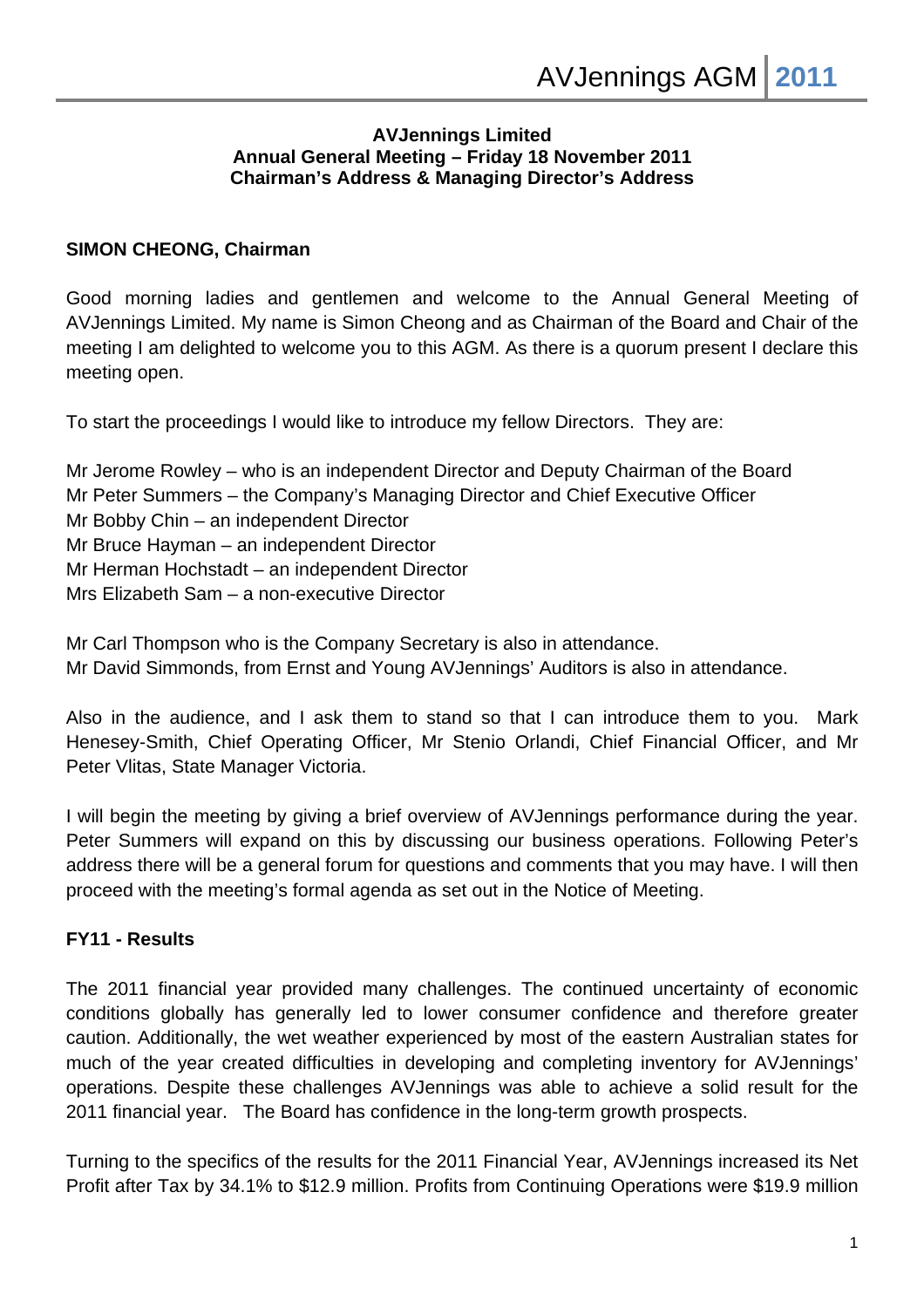before tax an increase of 5.9% and \$14.6 million after tax. Discontinued Operations which encompasses Contract Building lost \$1.7 million after tax to 31 July 2010 being the date of the division's sale.

Revenues at \$225.8 million were lower than the 2010 result of \$471.2 million primarily due to the inclusion of only one month's revenue of \$15.5 million from Contract Building prior to its sale. Revenue from Continuing Operations also dipped, however improved business margins translated into an improved result overall.

Earnings per share from All Operations rose 34.3 % to 4.70 cents per share.

#### **Dividend**

A final fully franked dividend of 1.5 cents per share was declared, bringing total dividends for the year to 2.5 cents. This dividend was paid to shareholders in mid October.

## **Balance Sheet**

An on-going focus of the Company has been capital management. During the 2011 Financial Year AVJennings grew its land base by 3,000 lots, to over 11,000 lots. Through appropriate structuring using a combination of term payments, joint ventures and development agreement structures, the Company has been able to achieve this while keeping net debt levels overall at similar levels to the previous financial year.

Importantly, the Company renewed its main banking facilities for the next 2 years on generally improved terms. We value both the support of our banking partners and the strong relationships we have developed with them over the years. We look forward to continuing to build and strengthen those relationships in the future.

#### **Directors, Management and Staff**

The Board and I would like to recognize the drive and enthusiasm of Peter Summers and all the staff of AVJennings. Good results in good years are expected, solid results in a tough year take dedication, focus and commitment. They are the backbone to our long term success and creation of long-term sustainable shareholder value.

As Chairman I would also like to acknowledge the support of my fellow directors. Their active support, engagement in all of the issues and hard work has contributed to the results. I believe AVJennings investors are well served by this Board who provide the right balance of oversight of and support for the Management Team.

As Chairman, I would also like to acknowledge particularly the role of Herman Hochstadt over the past 7 years. Herman has announced that he will be retiring from the Board of AVJennings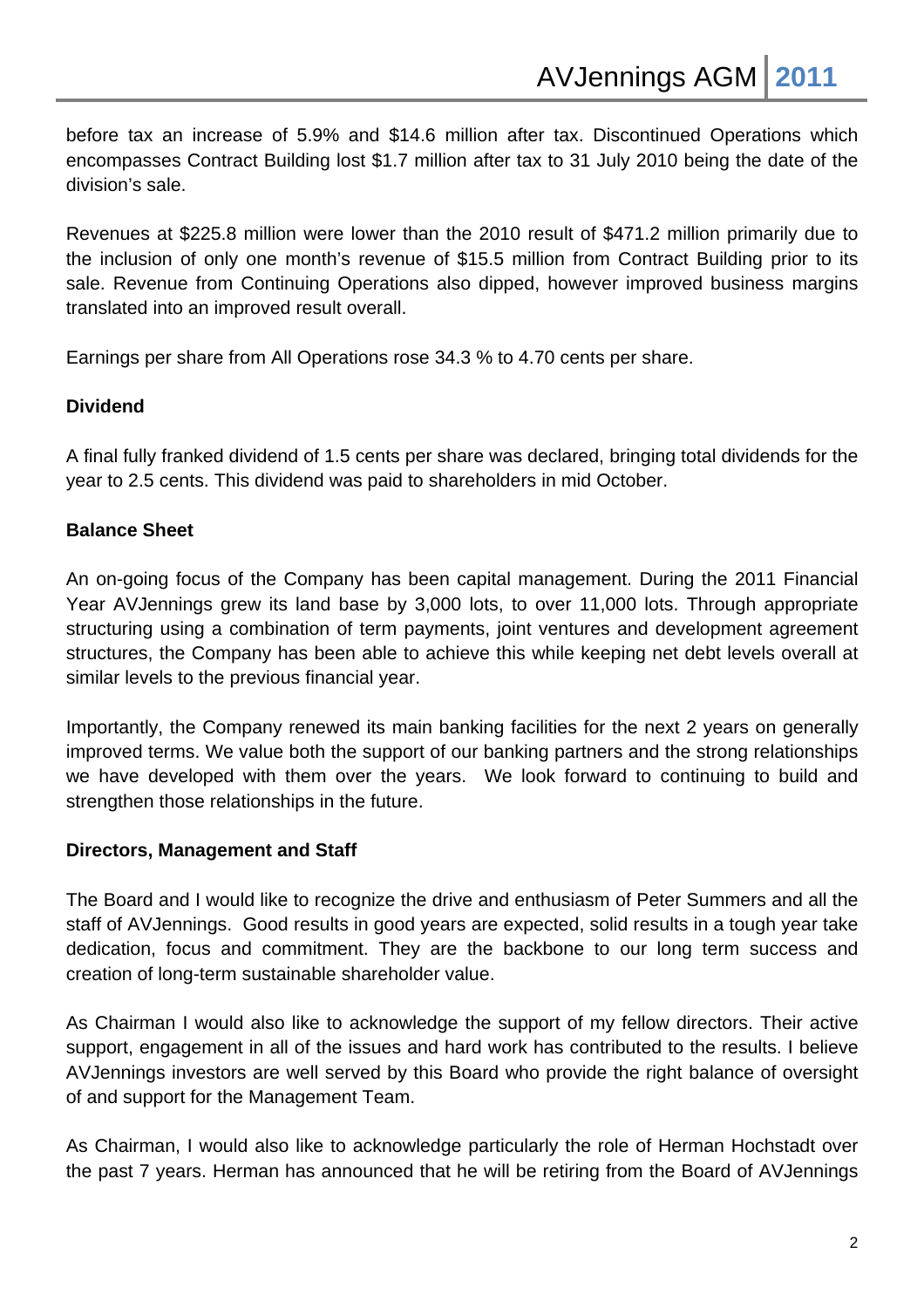after this AGM. Herman's insightful comments and wisdom will be missed by myself and my fellow directors. Herman, thank you again and all the best in your future endeavours.

## **Residential Property Markets**

Residential property markets are cyclical. Often the best times for acquiring new projects are the times when selling conditions are less favourable. However buying counter to the cycle requires careful capital management and strict adherence to predetermined land acquisition strategies, policies and procedures. During the year, AVJennings acquired 4 projects totalling some 3,000 lots. These projects are spread across the 4 states in which we currently operate.

Staying focused on the overarching strategic plan is essential in the current trading climate. While not blind to the challenges of the economic conditions, the Board is confident that the work it has done to build robust business systems and property analysis models will offer good protection as we develop our broad range of projects across Australia and New Zealand.

I will now call on Peter Summers for his report on AVJennings operations.

#### **PETER SUMMERS, Managing Director**

Good morning and welcome.

#### **Diversity is Key to AVJennings' Business Model**

AVJennings has been creating dynamic residential communities across Australia since 1932. In that time we have learnt much about what buyers want in their homes, in their streets and the essential elements of a vibrant community.

Diversity and choice of land and housing options are key to the AVJennings business model. Our objective is to plan and then develop the land to create the mix of infrastructure and community spaces to meet the varied needs of our customers. With 41 projects across 4 Australian states and New Zealand and over 11,000 lots in our project pipeline, we have the ability to meet most if not all of their needs.

Whilst providing choice to our customers, our primary focus is on the deepest sections of the market in which we operate. Across the years the AVJennings brand has come to represent quality and reliability that is within the reach of Australians.

With respect to quality and reliability, we continue to invest in research and skills in relation to innovative project and housing design. This is much more complex than some might consider as it involves not only looking at customer needs, but government regulations (which are now extremely onerous), innovations and limitations in terms of materials and skills and so on. And this needs to be done with a mind to how these factors are likely to develop over time.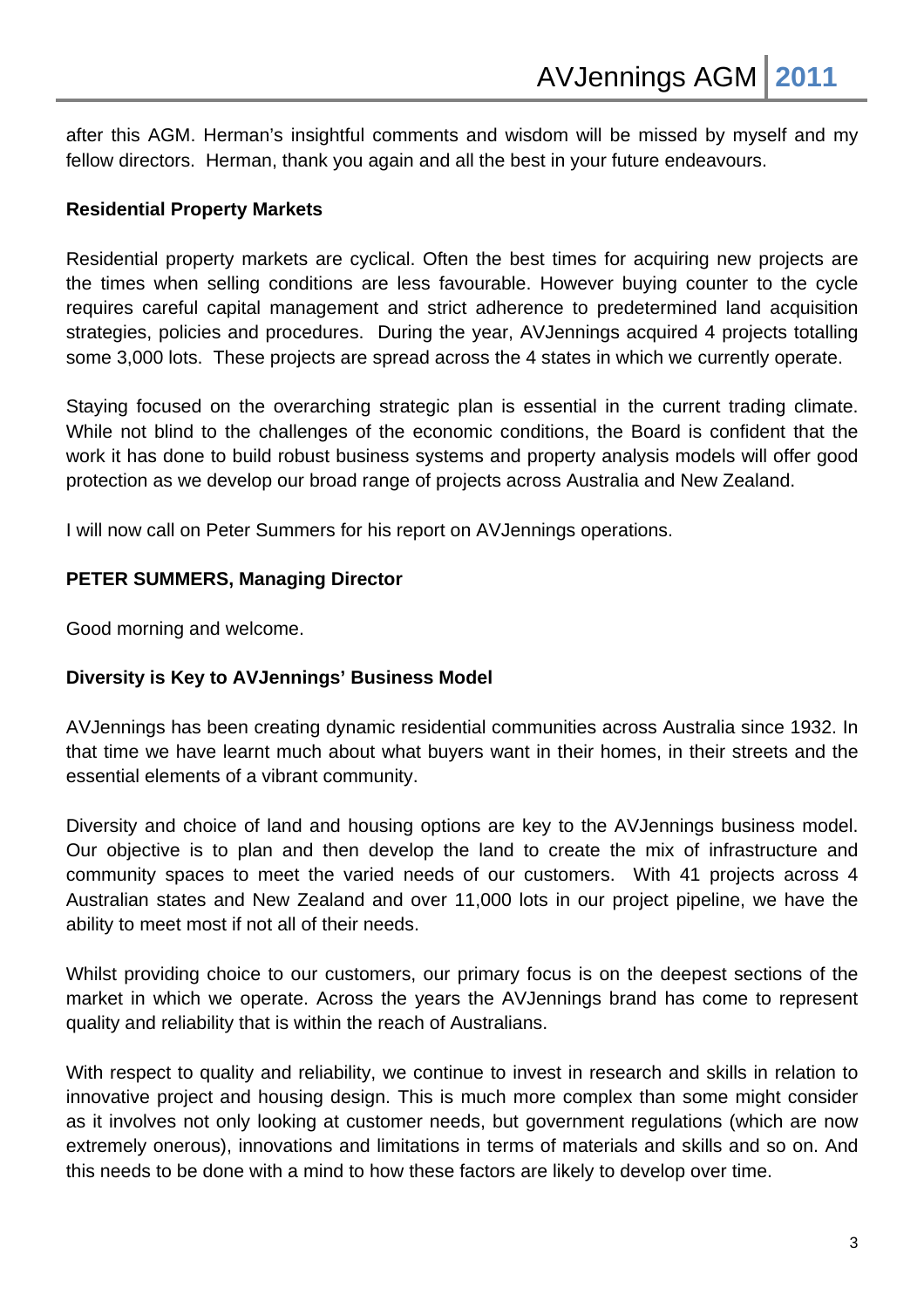Providing choice to customers is met through our land and integrated housing. Our land projects offer choice in two ways - high class communities offering amenities and providing land for building that caters to many different types of housing.

Whilst the Company sold its Contract Building division, it still retains internal building capability which is used to construct integrated housing on projects owned by the Company or in which the Company has an interest. Integrated Housing covers a multitude of product types including low-rise apartments, town houses and detached housing. The key is that the building component is an integral part of the project as opposed to Contract Building where the selection of the built form is controlled by the customer.

But the ever-increasing challenge is to do all of this and still deliver projects and housing product which is within reach of Australians. Affordability is very much part of the Australian residential landscape and will remain so for at least the foreseeable future.

## **AVJennings Leader in Affordability**

It is in the area of affordability that the Company has been an industry leader for some time. Each of the areas of land and building are critical in their own right. Good land buying and planning skills are critical. Equally, by having our own building capability we can lower costs through efficiency in the built form, better supplier negotiations, and better business processes as well as invest in design and innovation. These all contribute to reducing the costs of construction, which in turn creates better buying opportunities for our customers and better margins for our shareholders.

But the key aspect to affordability is combining the two skills. Due primarily to government policies and practices around land availability, planning regulations and charges, the cost of land has increased dramatically in recent years. Whilst housing costs have had some increases due to greater focus on energy efficiency and water usage, such increases have been relatively controlled and even offset by innovation in building products and techniques.

It is the cost of land that has primarily driven affordability issues in Australia. Hence, to tackle affordability it is critical that the efficient usage of land be a priority. There has been much made of smaller lot sizes in recent years and this is certainly true and has been a focus of the Company for some time. But efficient doesn't always mean small or smaller. By looking at the whole aspects of a project from individual lots to common areas, efficiency can be delivered.

This is much easier to control in terms of vision, quality and value if the land and building outcomes are integrated. This is a key platform in the Company's strategy. Integrated housing is not a new skill for AVJennings. It has been a central part of how we have built houses for most of the last 79 years.

Integrated housing will be an increasing focus of operations in the coming months and years. Whilst it is more capital intensive and will require increased debt, this actually lowers the risk to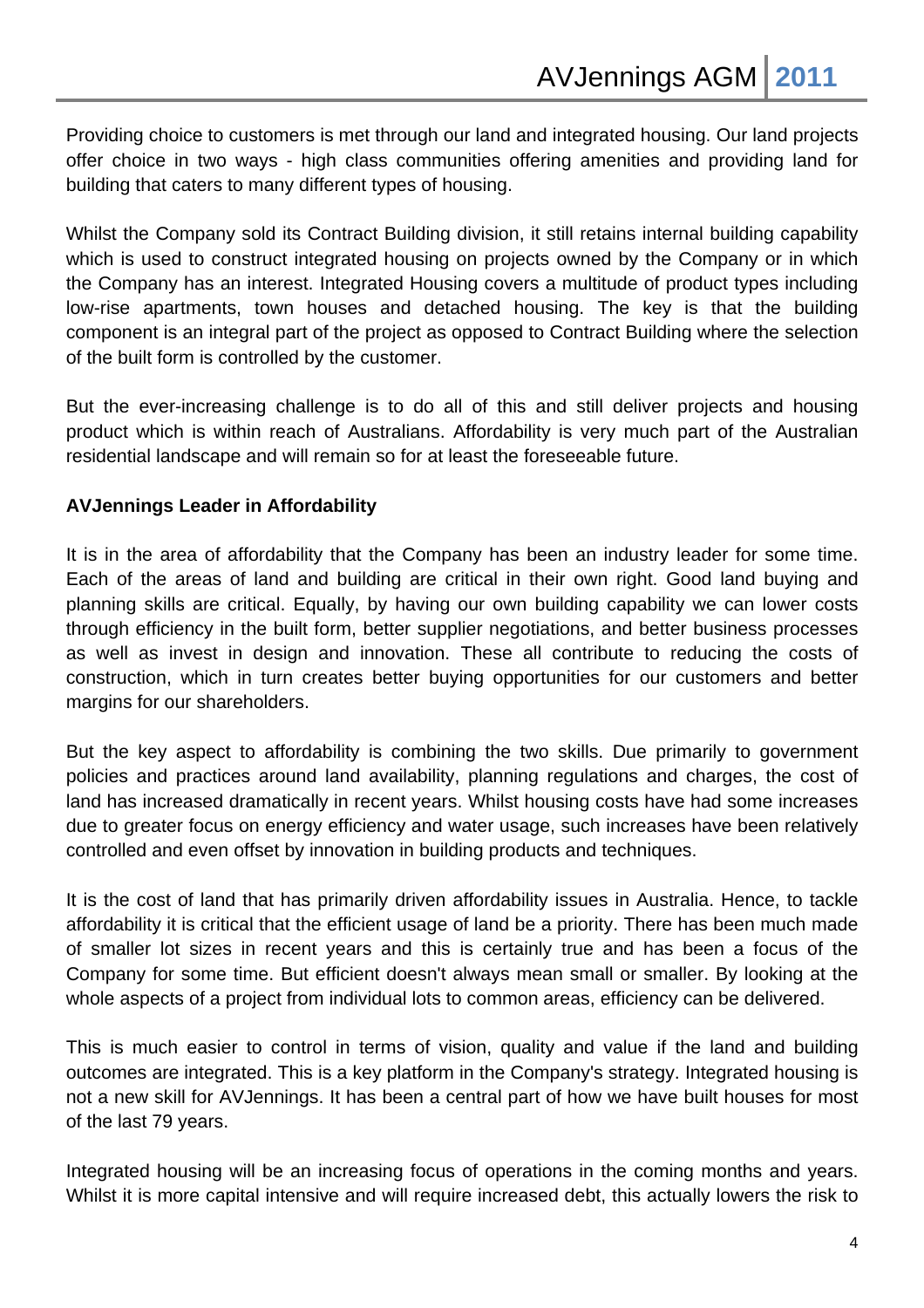our inventory profile in tougher market conditions. It is far easier to sell completed housing than land when times are tough.

## **Building a Stronger Company**

The sale of Contract Building and the resultant reduction of revenue base across which to amortise corporate overheads resulted in a long and sustained look at all of our business and operating processes. We have managed to make some substantial operational changes that are lowering overheads and creating better business processes which will flow through to the bottom line in due course.

Besides reductions in corporate overheads AVJennings has realised substantive economies of scale through its ability to control the built form in its projects and to maximise the use of the land available. Investing in our design and internal building capabilities allows us to build deep knowledge across all aspects of our business allowing further reduction in costs and overheads.

## **Margin Management**

The changing government environment in relation to charges and planning, resulting in significant increased costs and time, have impacted and continue to impact on margins. Whilst the rationale behind the changes is open to debate, what is generally accepted within the industry is that in many areas of Australia the extent of charges and timing delays is excessive. AVJennings was one of the first Companies to highlight this. In fact it was probably the first. The Company continues to work both directly and through industry representation to address this issue with government. The new New South Wales government seems at least willing to understand the issue, but it is imperative that this leads to a positive outcome.

That said, waiting for changes in government policy and practices, whilst vital, cannot be the basis on which the Company moves forward. The only way to address this reliably in the medium term is to acquire new projects that take into account those timing and cost structures. The recent acquisitions made by the Company are important in this respect as increased margins from these projects will eventually offset lower-margin existing projects.

#### **Geographic Diversity**

Australia is a large country and whilst many of the factors impacting the residential markets, such as interest rates, are common, there are many factors which are local. The Company still operates against strategic plans in each market but the geographic spread of AVJennings' projects provides a greater diversification of risk.

As Simon mentioned in his speech, the best times for acquiring new projects are the times of greater economic uncertainty. However this does not mean just buying every bargain that is presented. Uncertainty means stronger focus on the underlying fundamentals of a project and a careful analysis of the regions fundamentals.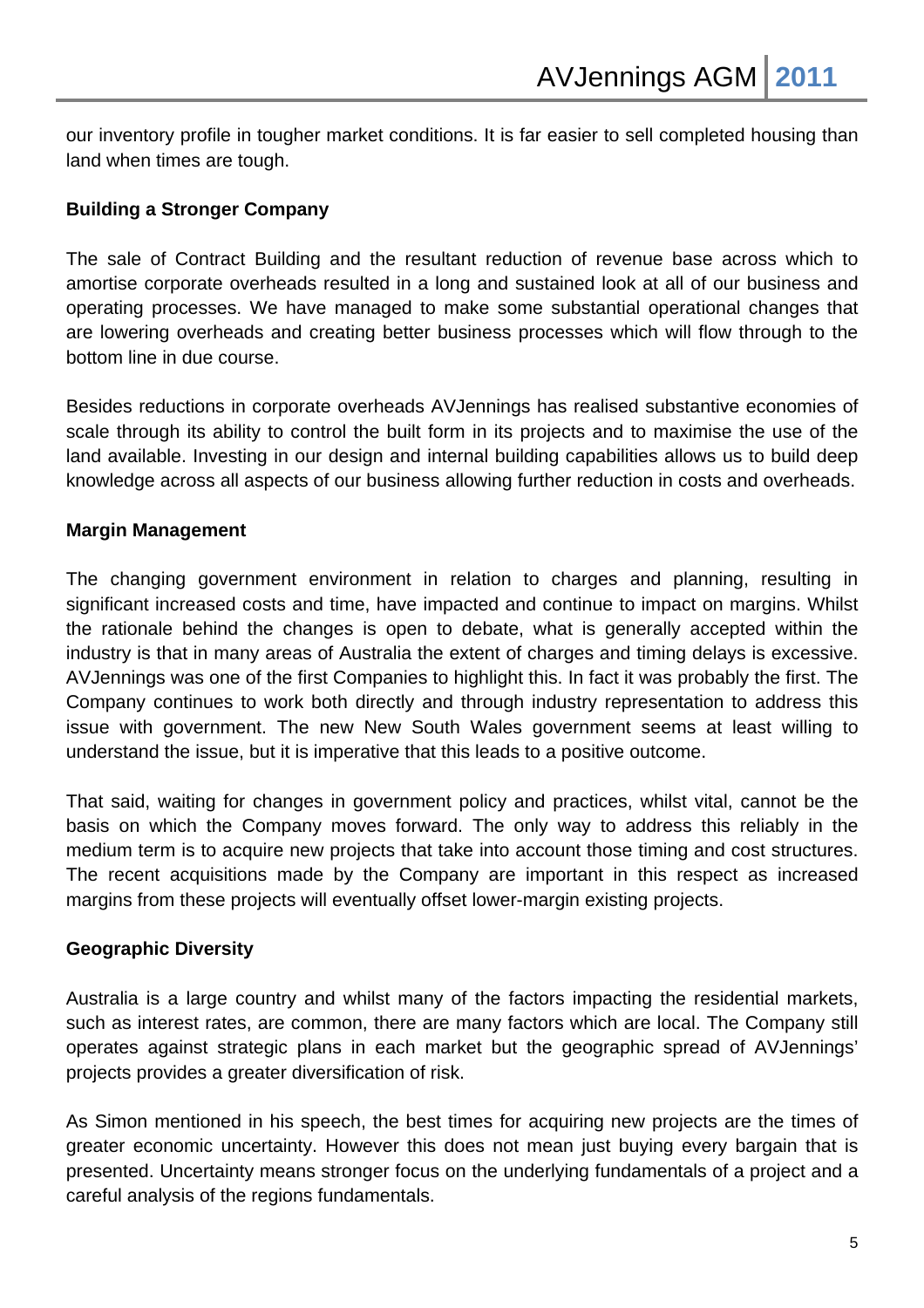## **Our Brand and Our People**

As I mentioned earlier, AVJennings has been operating since 1932. It is a significant and proud heritage. Success over such a long period involves not only short term opportunities and issues but an ability to look to the long term.

The strength and importance of our brand and our people is critical to this process and two initiatives undertaken this year aim to build on this. The Company is proud to have announced recently the appointment of Steve Waugh AO as our Corporate Ambassador and the appointment of AVJennings as a corporate partner of the Steve Waugh Foundation.

Steve Waugh's personal qualities reflect the qualities we believe AVJennings espouses – dedication to a goal, positive leadership, dedication to family values, community entrepreneurship and caring for others. To that end we are certain Steve will proudly represent our brand in the community.

If we are to be an employer of choice in the residential property sector, we must invest widely in our staff. Our investment is however more than just a strong vibrant corporate culture, it is about structuring the company in a way that creates learning opportunities and avenues for staff to become leaders and better people in their own right. Steve will be working with our staff on leadership and mentoring programs to help achieve this.

As a Company whose foundations are in the creating of communities, we recognise it is also our role to lend a helping hand where we can. We enthusiastically encourage our staff to take an active role in volunteering and supporting charitable activities and we also provide opportunities for them to do so.

In light of this, the AVJennings company-wide commitment to support the Steve Waugh Foundation which works to improve the quality of life for children living with rare diseases and their families, extends such opportunities in a significant way.

#### **Current Market Conditions**

Residential property is a cyclical business in its own right. There are many short term factors that impact on these cycles and as stated earlier some are general across markets and some are specific to local market segments.

Generally speaking, the last 12 months or so has seen very difficult short term market conditions. Even stronger markets such as Victoria have deteriorated considerably in recent months.

The main issue relates to consumer confidence which is understandable when one looks at the general economic environment over the last year or so. Added to those uncertain economic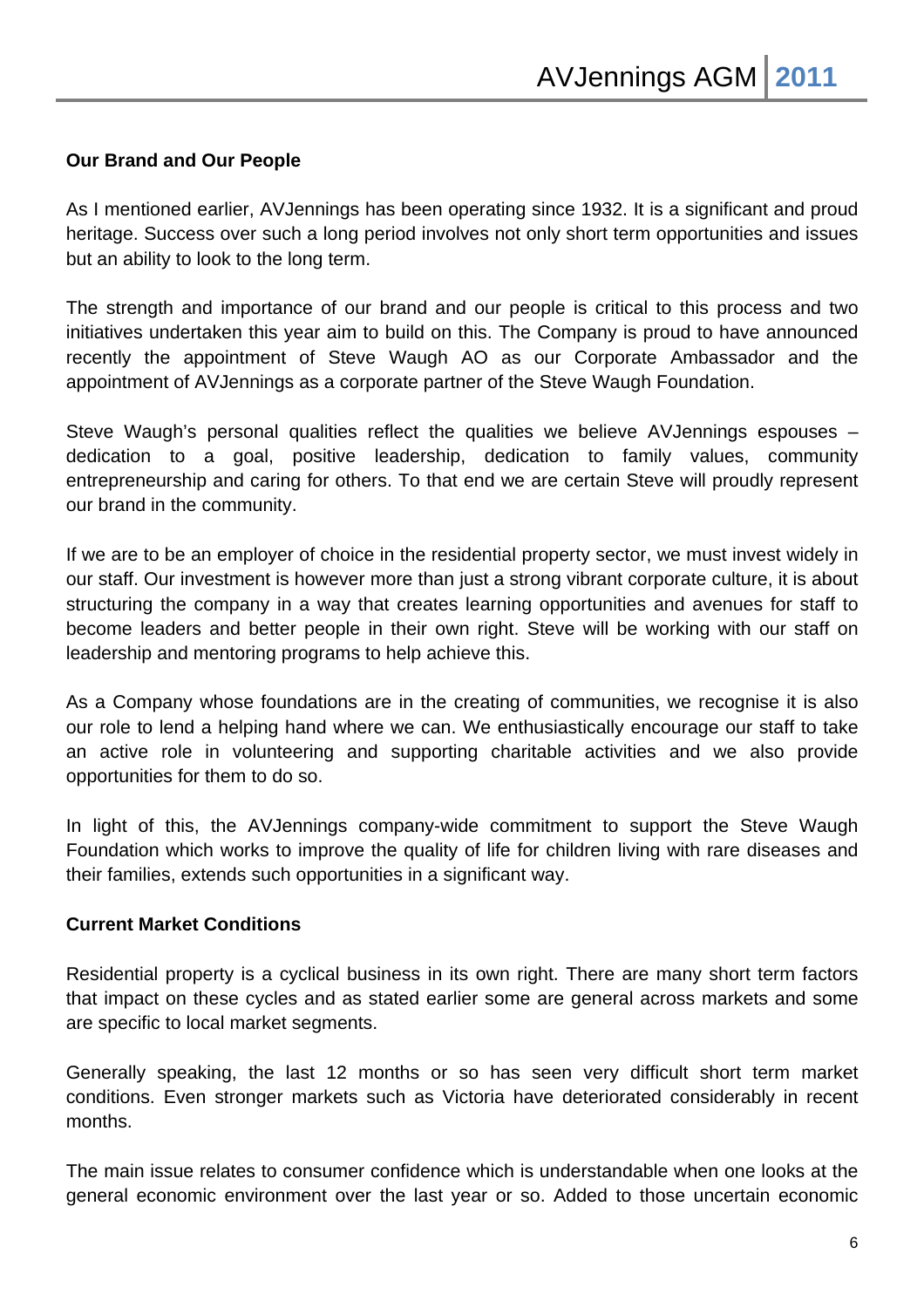conditions, we have had the continued speculation around interest rates. Within the last 6 months alone we have gone from speculation of interest rate rises, which were so widely forecast until around June this year, to the recent interest rate cut and the speculation of further rate cuts.

It is too soon to tell whether the recent interest rate cut has had a significant positive impact. There does seem to be some sense of a little more stability in consumer confidence in recent weeks but it is coming off a very low base.

What we can say is that AVJennings as a company can't just sit back and wait for investor confidence to reappear. In the short term we are adopting appropriate strategies to address the depressed market conditions.

In the longer term, however, the fundamentals, as indicated by current and forecast supply shortfalls, are strong. We continue to formulate longer term strategies around this.

Thank you, I will now hand you back to Simon, but before I do I would like to personally thank Simon and the other Directors for their support and guidance. I would also like to thank my executive team and staff for their dedication and hard work in what has been a challenging year.

Thank you Peter I will now open the meeting up to questions before commencing the formal proceedings.

Ends.

# **For Further Information:**  Media Investor Relations

Ted McDonnell Anna Candler Anna Candler 0434 434 868 0412 995 586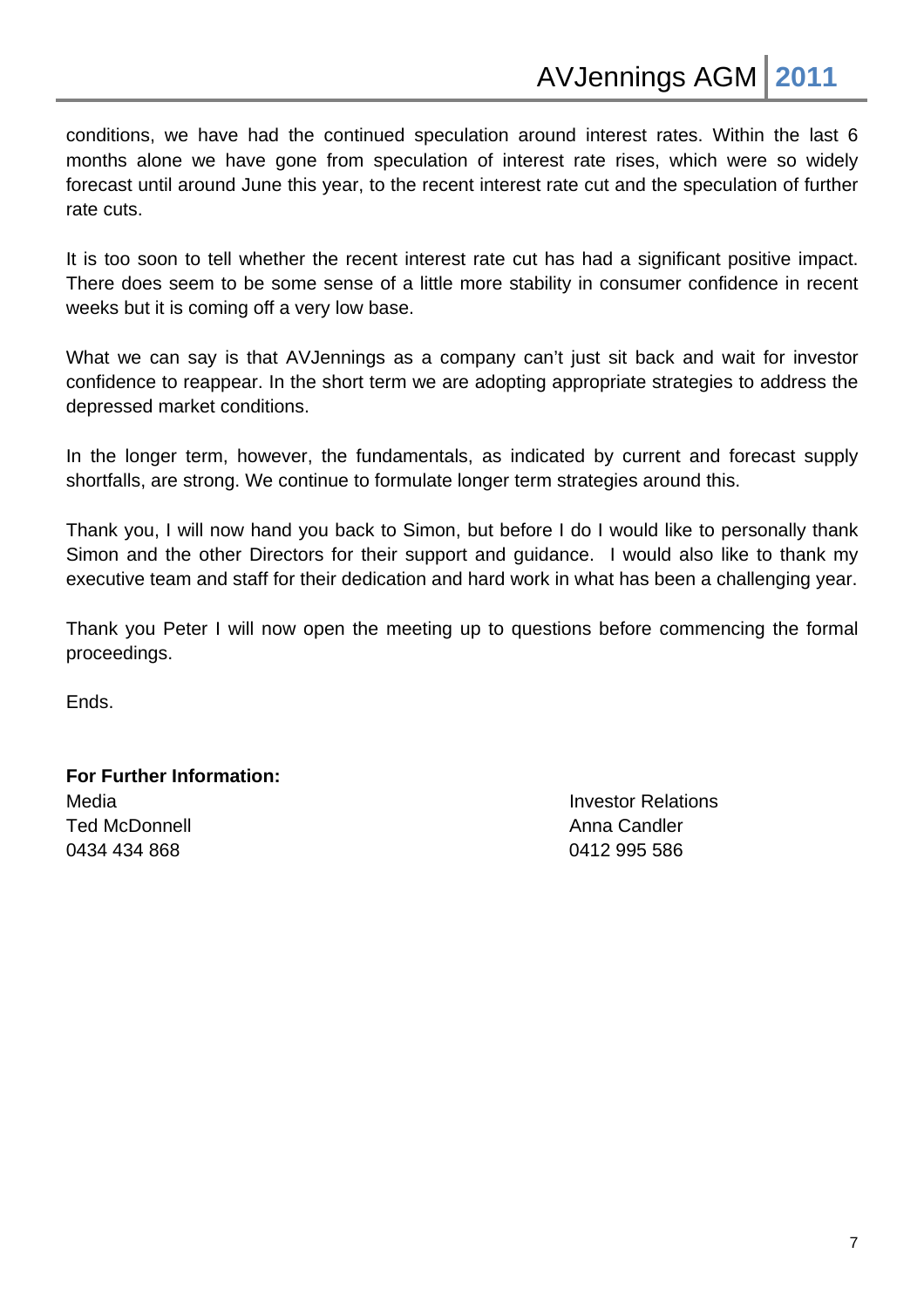

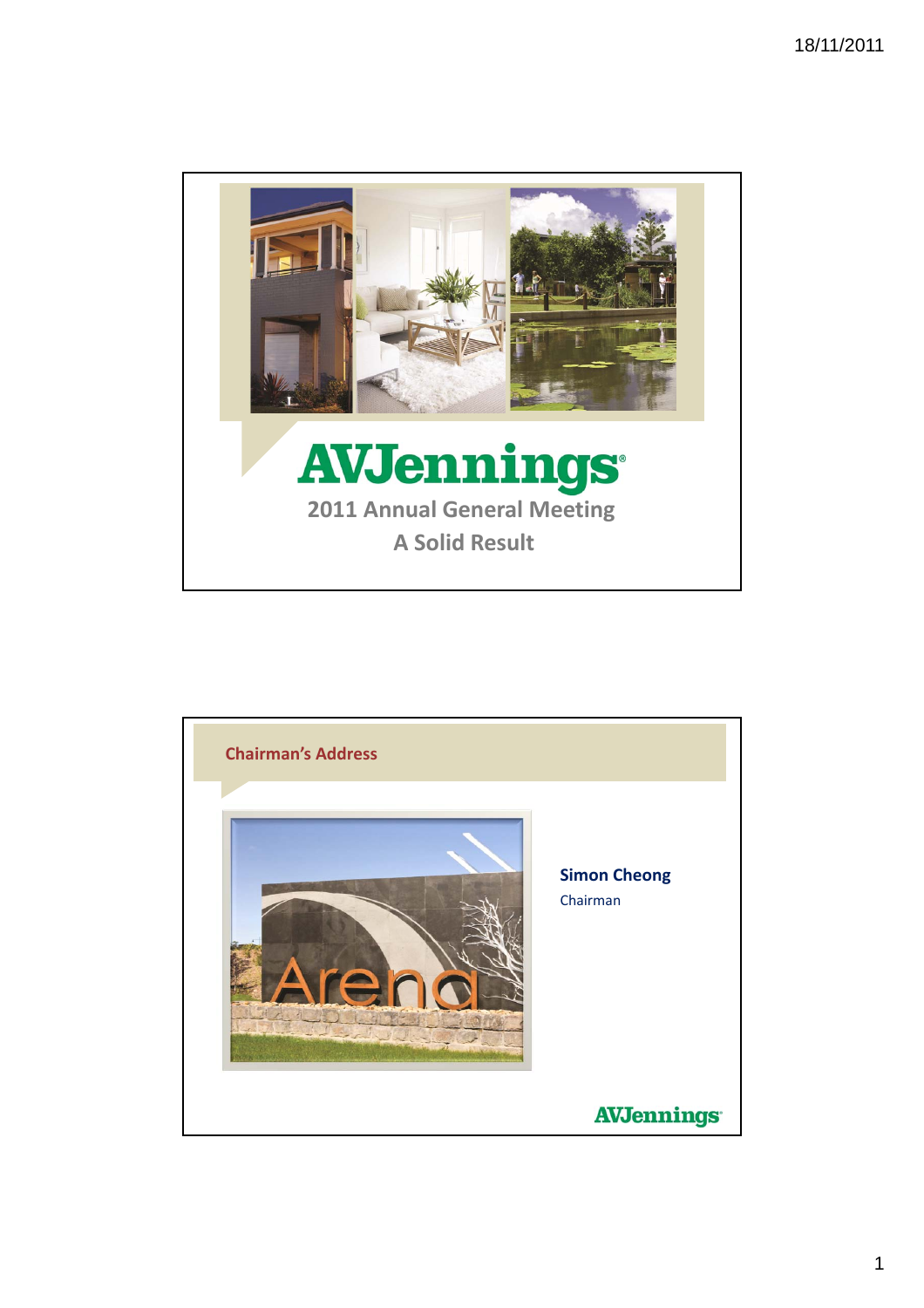

| <b>FY11 - Results</b>                                                       |         |                      |             |                                |
|-----------------------------------------------------------------------------|---------|----------------------|-------------|--------------------------------|
|                                                                             |         |                      |             |                                |
|                                                                             |         | <b>FY11</b>          | <b>FY10</b> | <b>FY11 v FY10</b><br>% Change |
| Net Profit after Tax                                                        | A\$m    | 12.9                 | 9.6         | $\triangle$ 34.1               |
| Profit before tax from Continuing Operations                                | A\$m    | 19.9                 | 18.8        | 5.9                            |
| <b>Profit after tax from Continuing Operations</b>                          | $A\sin$ | 14.6                 | 14.2        | 2.5                            |
| Loss after tax from Discontinued Operations<br>(Division sold 31 July 2010) | A\$m    | (1.7)                | (4.6)       | <b>NA</b>                      |
| <b>Revenues</b>                                                             | A\$m    | $225.8$ <sup>#</sup> | $471.2*$    | <b>NA</b>                      |
| <b>Gross Margins</b>                                                        | %       | 26.1                 | $18.4*$     | 7.7                            |
| Earnings per share - Continuing Operations                                  | Cents   | 5.35                 | 5.20        | 2.8                            |
| Earnings per share - All Operations                                         | Cents   | 4.72                 | 3.51        | $\triangle$ 34.5               |
| <b>Dividend</b>                                                             | Cents   | 2.5                  | 1.5         |                                |
| *Restated<br>#FY11 includes 1 month's revenue from Contract Building        |         |                      |             | <b>AVJennings</b>              |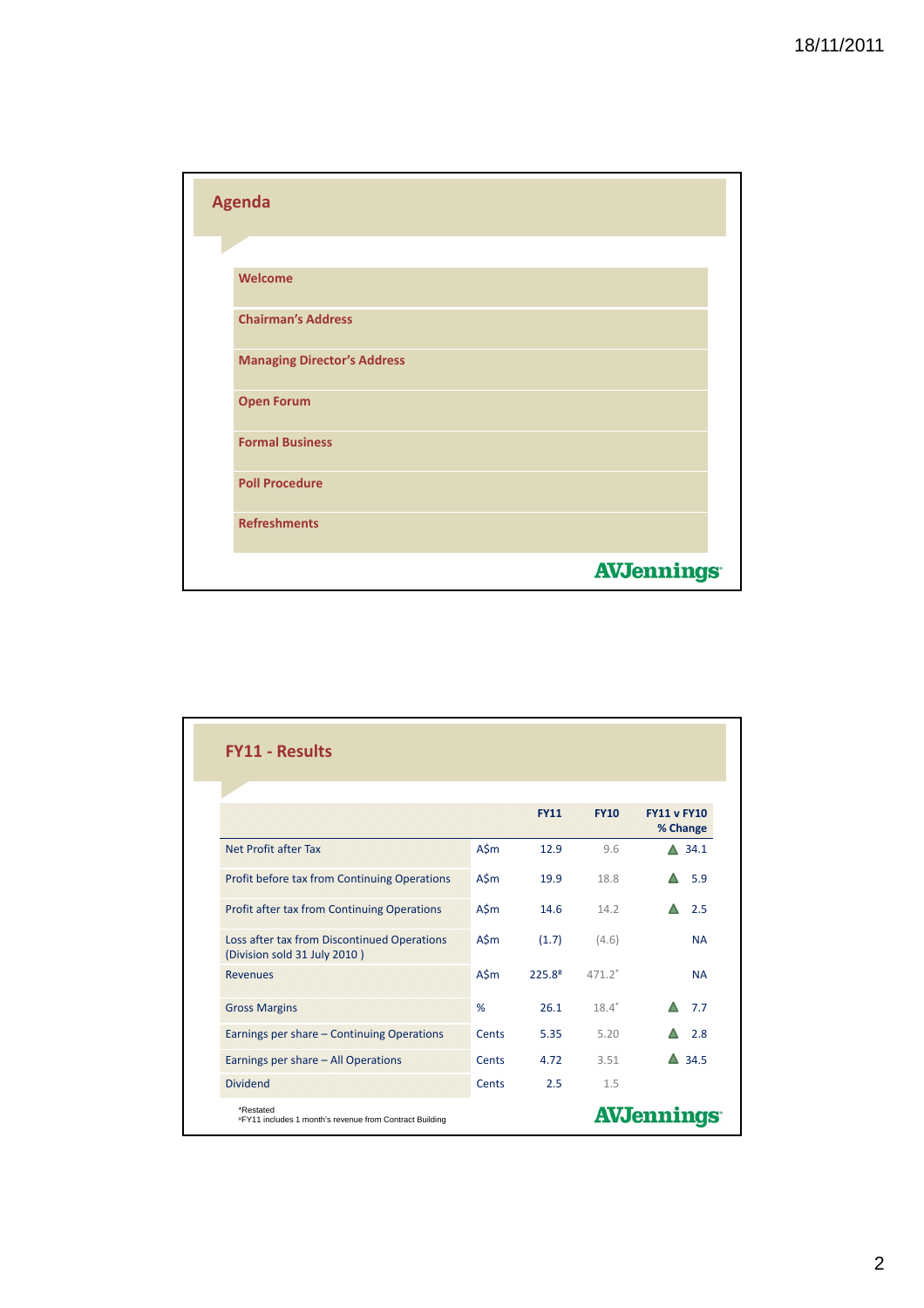| <b>Balance Sheet</b>                                |         |                                     |             |                                |
|-----------------------------------------------------|---------|-------------------------------------|-------------|--------------------------------|
|                                                     |         | <b>FY11</b>                         | <b>FY10</b> | <b>FY11 v FY10</b><br>% Change |
| Total number of lots (includes under<br>management) | Lots    | 11,259                              | 9,480       | 19                             |
| Net Debt (includes share of JV debt)                | A\$m    | 82.3                                | 81.4        | 1.1                            |
| Net Debt (Balance Sheet)                            | $A\sin$ | 56.9                                | 57.9        | 1.7                            |
| <b>Renewed Banking Facilities</b>                   |         | 2 years on generally improved terms |             |                                |

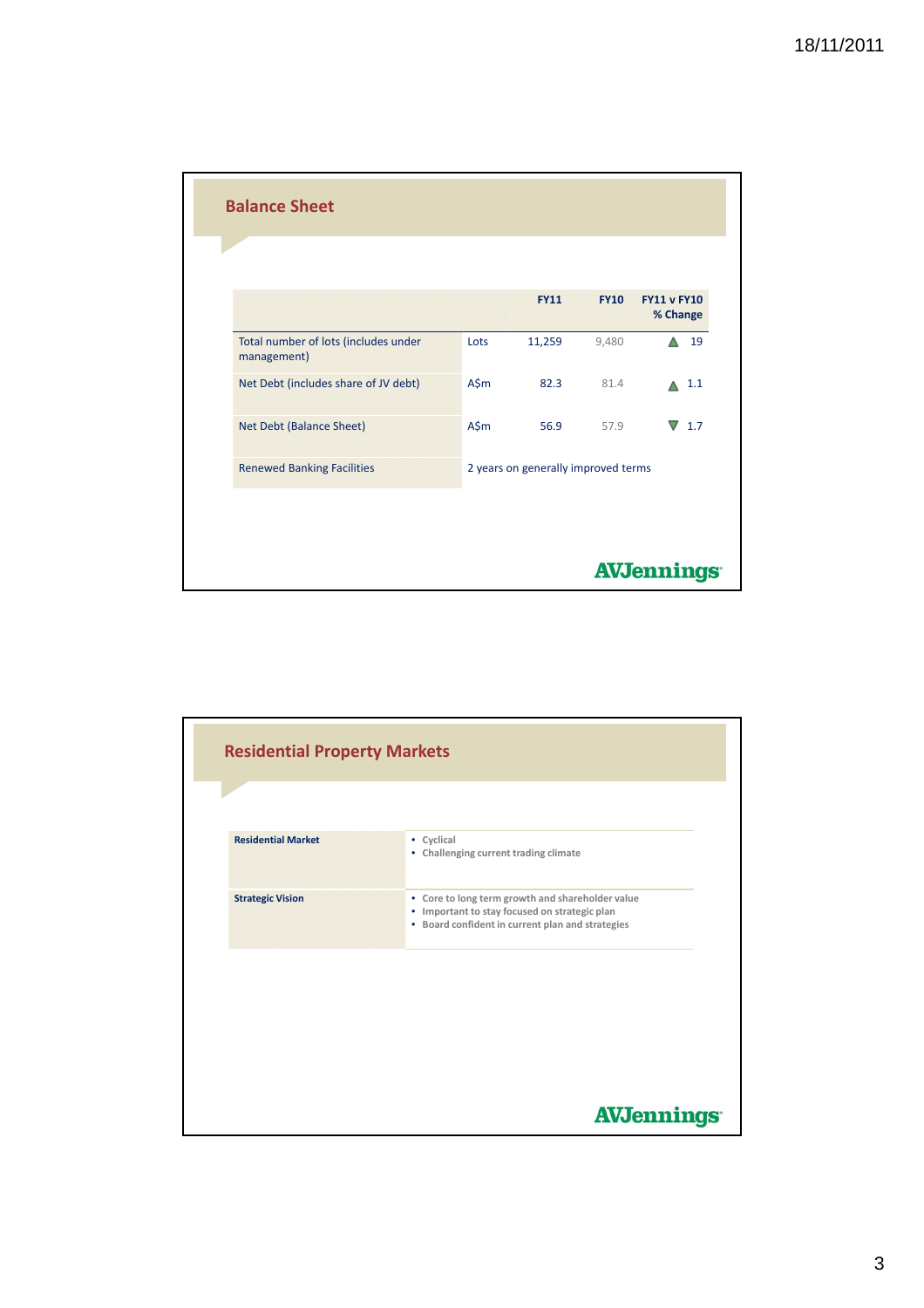

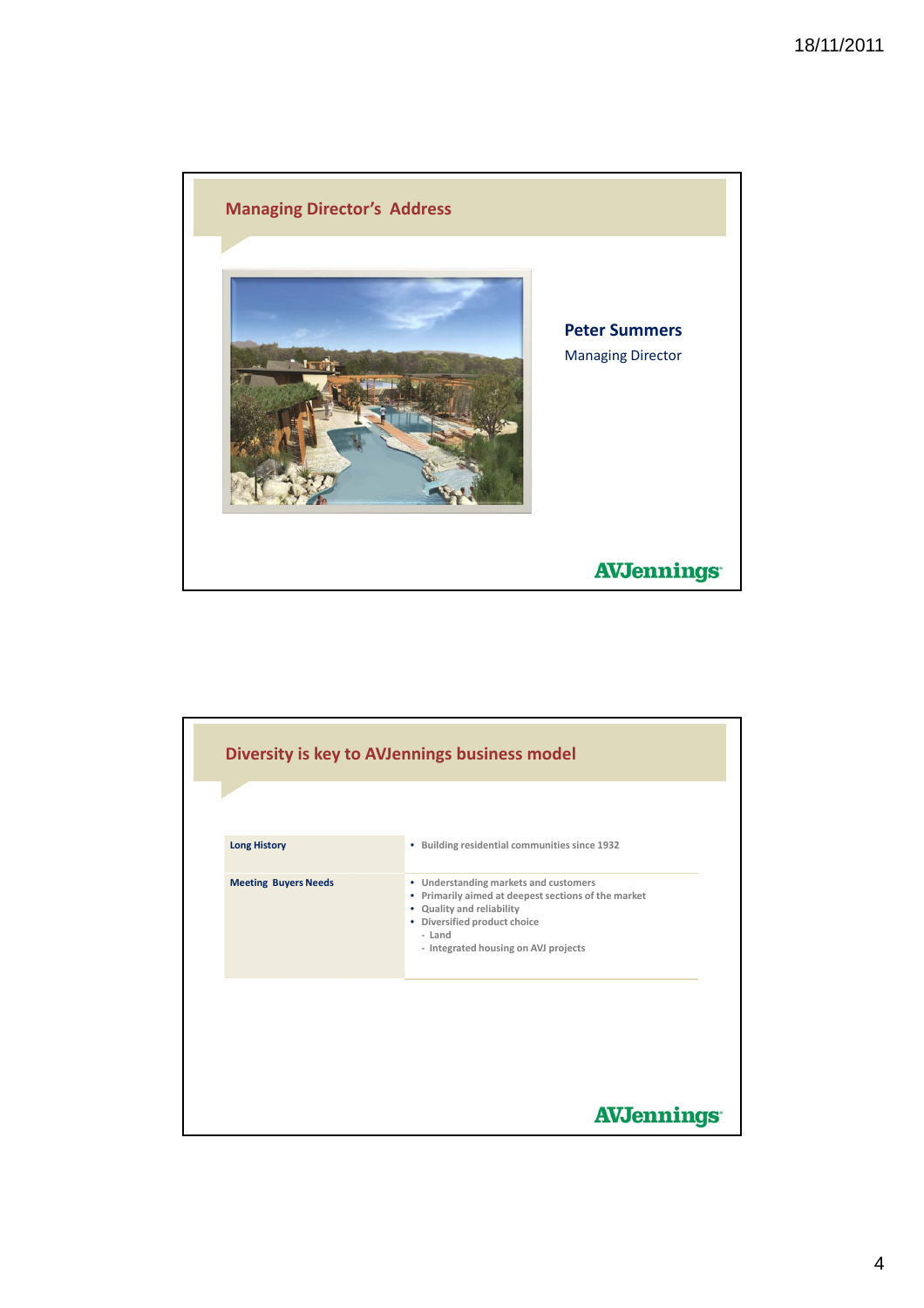| <b>AVJennings leader in affordability</b> |                                                                                                                                                                                                                                 |
|-------------------------------------------|---------------------------------------------------------------------------------------------------------------------------------------------------------------------------------------------------------------------------------|
|                                           | Key to maximising affordable housing product is to combine skills                                                                                                                                                               |
| Land                                      | Cost of land key driver in affordability<br>• New or greatly increased government charges, policies<br>Land availability<br>٠<br>• Planning delays                                                                              |
| <b>Construction Costs</b>                 | Some cost increases<br>• Greater emphasis on energy efficiency and water usage<br>• Offset by innovation in building products and techniques in part                                                                            |
| <b>Integrated Housing</b>                 | • Not a new skill for AVJennings<br>Allows more efficient land use<br>٠<br>Easier to sell completed housing than land only in current market<br>٠<br>• Lowers risk profile of inventory despite being more capital<br>intensive |
|                                           |                                                                                                                                                                                                                                 |
|                                           |                                                                                                                                                                                                                                 |
|                                           | <b>AVJennings</b>                                                                                                                                                                                                               |

| Sale of Contract Building<br>• Re-examine business and operating processes<br>• Made substantial operational changes; Lowering overheads<br>• Economies of scale for built form<br><b>Government policies</b><br>• Significantly increased costs and time to market for projects<br>• Affected margins of existing projects | <b>Building a stronger company</b> |  |
|-----------------------------------------------------------------------------------------------------------------------------------------------------------------------------------------------------------------------------------------------------------------------------------------------------------------------------|------------------------------------|--|
|                                                                                                                                                                                                                                                                                                                             | <b>Reducing Operational Costs</b>  |  |
| Only reliable way to address issue in the medium term<br>• Acquire new projects with timing and cost structures factored in<br>• New projects eventually offset existing lower-margin projects                                                                                                                              | <b>Margin Management</b>           |  |
|                                                                                                                                                                                                                                                                                                                             |                                    |  |
|                                                                                                                                                                                                                                                                                                                             |                                    |  |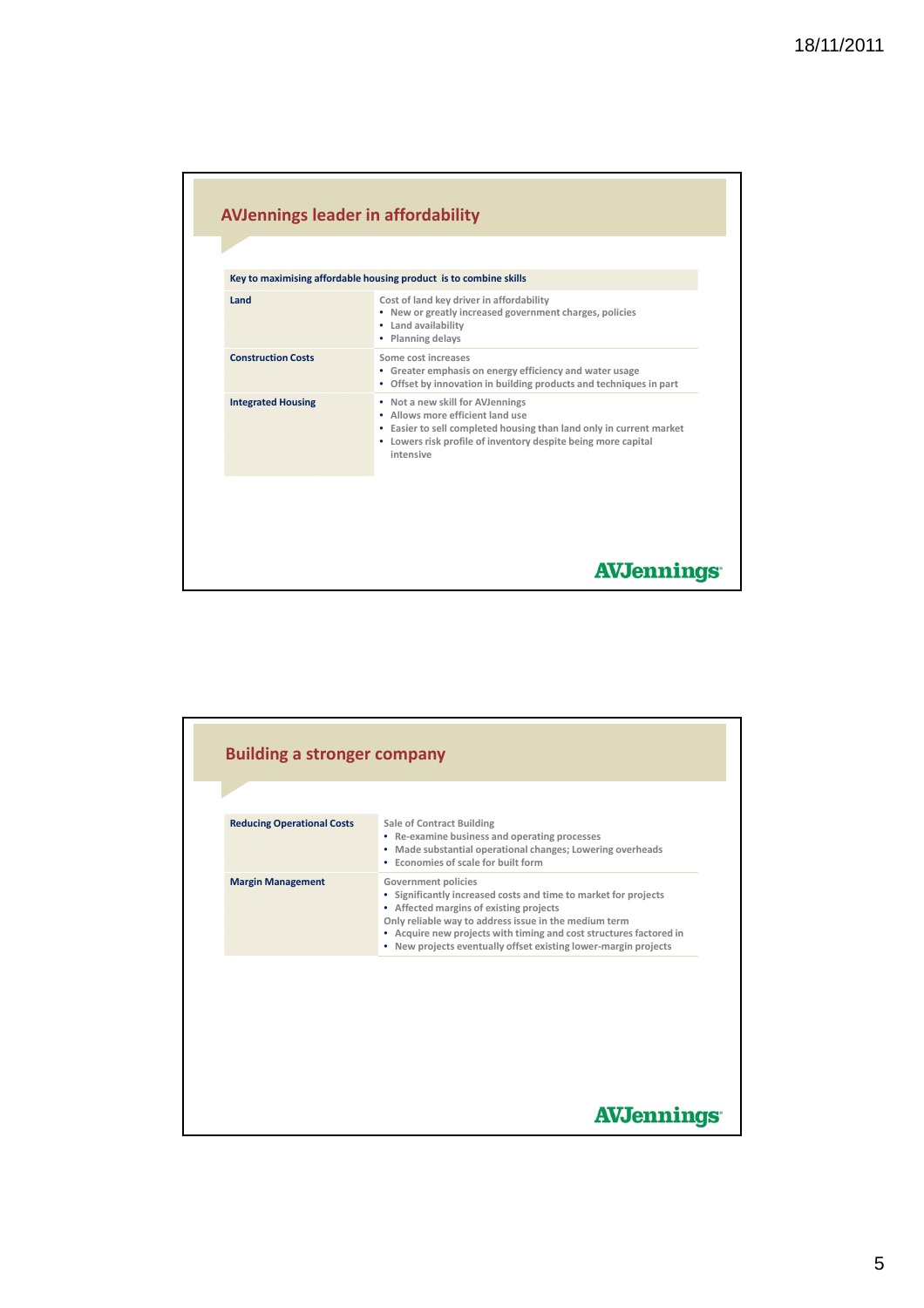

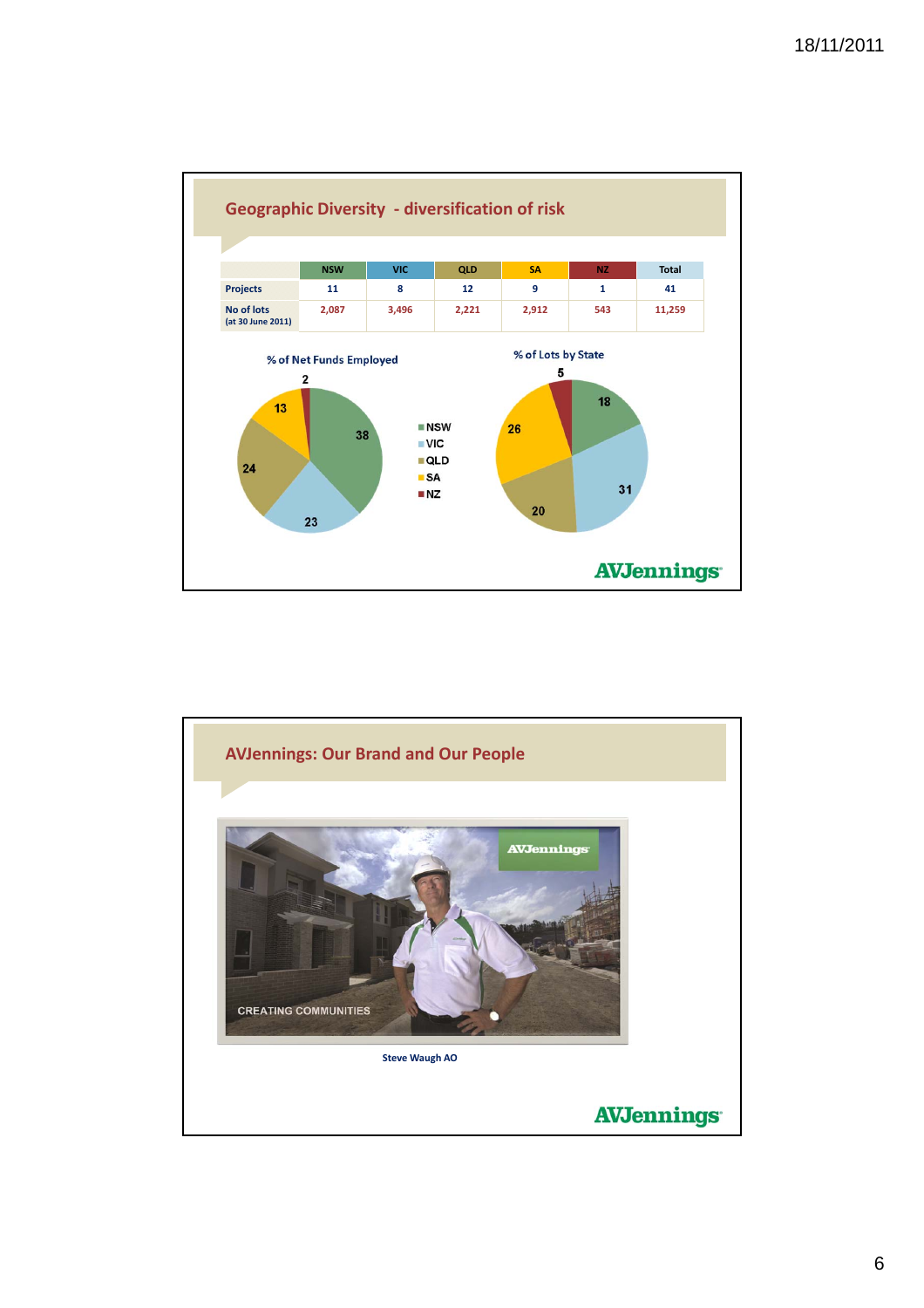|                             | <b>Commitment to our staff and the community</b>                                                                                                                                                                                           |
|-----------------------------|--------------------------------------------------------------------------------------------------------------------------------------------------------------------------------------------------------------------------------------------|
| <b>Corporate Ambassador</b> | Steve Waugh AO as AVJennings first corporate ambassador<br>Qualities match the values we as a company espouse<br>• Dedication to a goal<br>• Positive leadership<br>• Family values<br>• Community entrepreneurship<br>• Caring for others |
| <b>Employer of Choice</b>   | Invest in our staff<br>• Create career opportunities and personal development<br>• Steve to work with staff on mentoring programs                                                                                                          |
| <b>Community Engagement</b> | Recognise our role to lend a helping hand<br>• Corporate partner of Steve Waugh Foundation                                                                                                                                                 |
|                             | <b>AVJennings<sup>-</sup> STEVE WAUGH</b>                                                                                                                                                                                                  |
|                             | <b>AVJennings</b>                                                                                                                                                                                                                          |

| <b>Market Conditions</b>   |                                                                                                                                                                                                |
|----------------------------|------------------------------------------------------------------------------------------------------------------------------------------------------------------------------------------------|
| <b>Market Conditions</b>   | • Factors not uniform across all markets<br>• Last 12 months in particular were difficult<br>• Stronger markets such as Victoria also deteriorated in recent months                            |
| <b>Consumer Confidence</b> | At low levels<br>• Economic conditions contributing<br>• Continued speculation about interest rates<br>• Too soon to tell if November interest rate cut has had significant<br>positive impact |
| <b>Market Fundamentals</b> | • Current and forecast supply shortfalls continue<br>• Balanced approach between short term and long term                                                                                      |
|                            |                                                                                                                                                                                                |
|                            | <b>AVJennings</b>                                                                                                                                                                              |